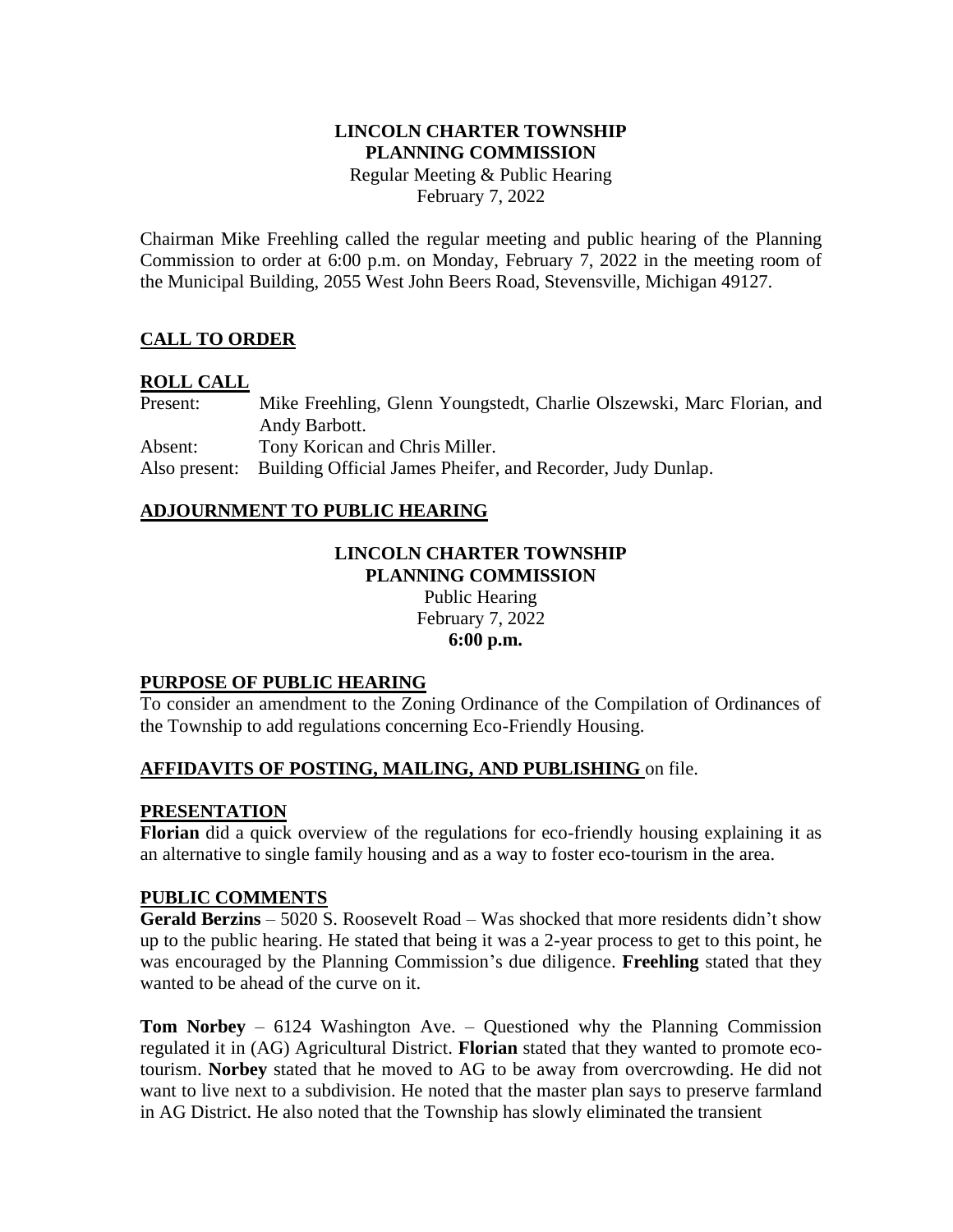Planning Commission minutes of the Regular Meeting & Public Hearing of February 7, 2022. Page 2

housing and this would bring it right back to the area. It didn't make any sense to him. **Freehling** explained that to have an accessory use in AG the land owner has to have their principal residence on the site. **Youngstedt** explained that tiny houses would not fly in Residential District so AG District would be the exception. **Freehling** noted that the intent is not to take away farmland nor to change the makeup of the Township.

## **CLOSE PUBLIC COMMENT SESSION**

## **CORRESPONDENCE**

None.

# **SESSION FOR COMMISSION TO ASK QUESTIONS AND ADDRESS THE CHAIRMAN ON THE PETITION**

None.

# **ADJOURNMENT TO THE REGULAR MEETING**

## **LINCOLN CHARTER TOWNSHIP PLANNING COMMISSION**

# Regular Meeting February 7, 2022 **Immediately following Public Hearing**

# **ADDITIONS TO AND APPROVAL OF THE AGENDA** – None.

# **APPROVAL OF MINUTES**

**Olszewski,** seconded by **Youngstedt** motioned to approve the minutes of the regular meeting minutes of December 6, 2021 as e-mailed. No discussion. All Ayes. Motion carried.

## **DEPARTMENT OF BUILDING SAETY**

The Department of Building Safety, year to date has issued 4 permits for single family dwellings, last year there was 1. For the month of January 2022 there were 4 permits issued for single family dwellings. For the month of January 2021 there was 1 permit issued for single family dwellings.

At this time last year, house construction values alone totaled \$244,846. This year they are at \$1,704,826.

In 2022, total construction (building, electrical, mechanical, plumbing) permits for Commercial, Industrial, Agricultural and Residential districts estimated total values are at \$2,636,907. In 2021, total construction values were at \$883,769.

In the month of January were 171 inspections made on (building, electrical, mechanical, plumbing, and rentals).

## **NEW BUSINESS**

To consider an amendment to the Zoning Ordinance of the Compilation of Ordinances of the Township to add regulations concerning Eco-Friendly Housing. **Freehling** asked for a motion.